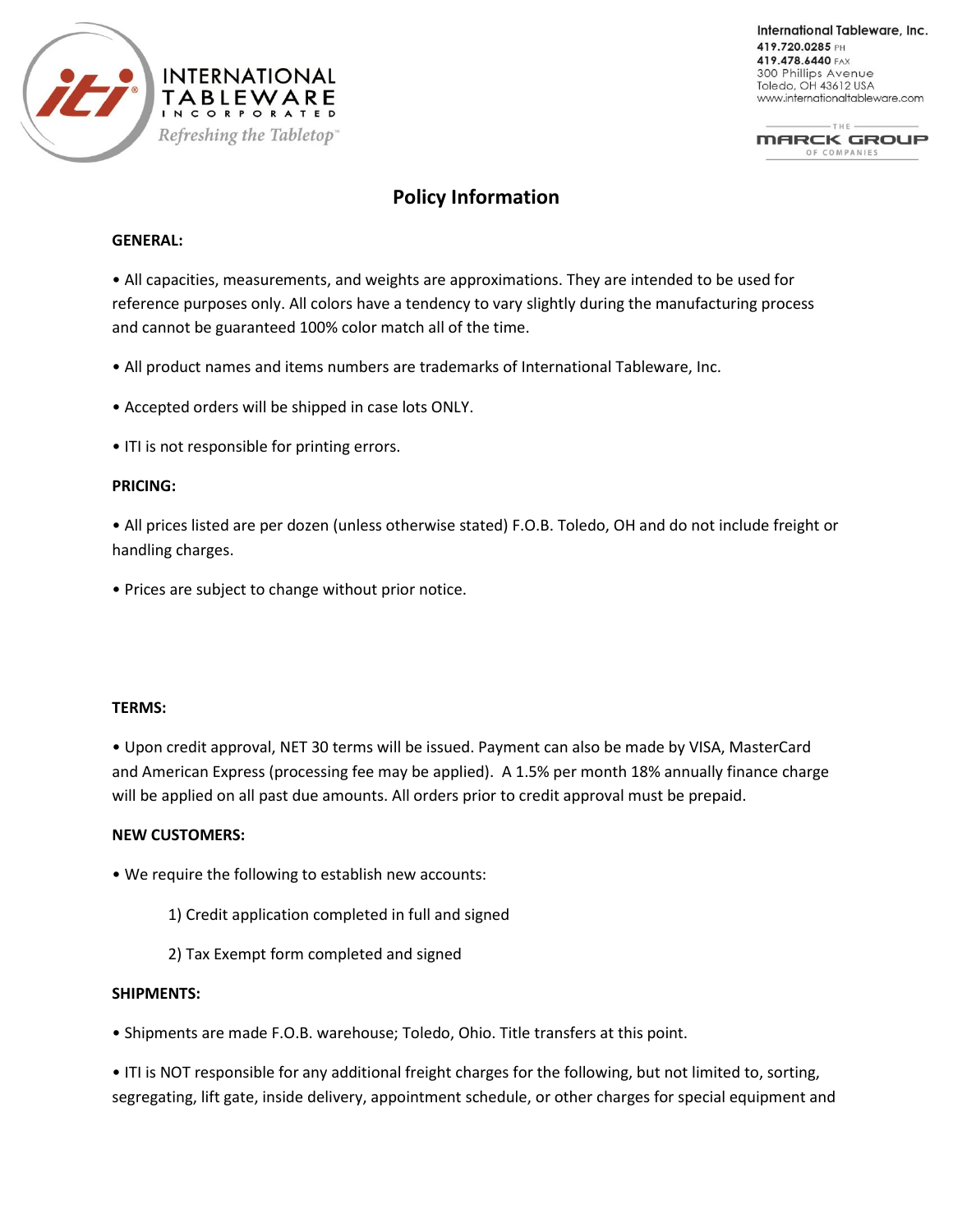

International Tableware, Inc. 419.720.0285 PH 419.478.6440 FAX 300 Phillips Avenue Toledo, OH 43612 USA www.internationaltableware.com

 $THE -$ **MARCK GROUP** OF COMPANIES

-2-

arrangement of any shipment. We are not responsible for any costs related to refused or redelivery of refused shipments. Responsibility for delivery and safe cartage rests exclusively with the carrier. Claims for adjustments, breakage and delays in transit must be filed with the carrier.

• Prepaid shipments will be made with a contracted carrier of ITI products.

• If customer specifies a carrier they must make arrangements with that carrier and is the responsibility of the customer. The customer's carrier must make arrangements with ITI at least 24 hours prior to pick-up.

- Shipping charges will be prepaid and added to invoice, unless prior arrangements are made.
- Shipments sent by common carrier will be shrink wrapped and palletized.

## **BACKORDERS:**

• When backordered products become available, the customer will be notified and will have the option to either send product within 24 hours, freight paid by customer, or cancel backorder if not needed. Cancelled backorders may be reordered and added to future prepaid freight orders. All back orders will be shipped based on current prices at the time of shipment.

## **DELIVERY CLAIMS:**

• THOROUGHLY INSPECT ENTIRE SHIPMENT AS SOON AS RECEIVED BEFORE THE DRIVER LEAVES. Note any damage or shortage on the Proof of Delivery form. If any concealed loss or damages are discovered, notify the freight agent immediately and have them note it on the Proof of Delivery. All claims for damage or loss while in transit must be made directly to the carrier. No replacement or credit will be issued for will call, 3<sup>rd</sup> party or freight collect shipments. Credit will not be issued for missing product not noted on the POD. Claims must be made within 15 days of receipt.

#### **CREDITS AND RETURNS:**

• A Return Merchandise Authorization (RMA) is required prior to any return. ITI cannot be held responsible for charges above the cost of goods and freight. Customer mistakes and unwanted ware